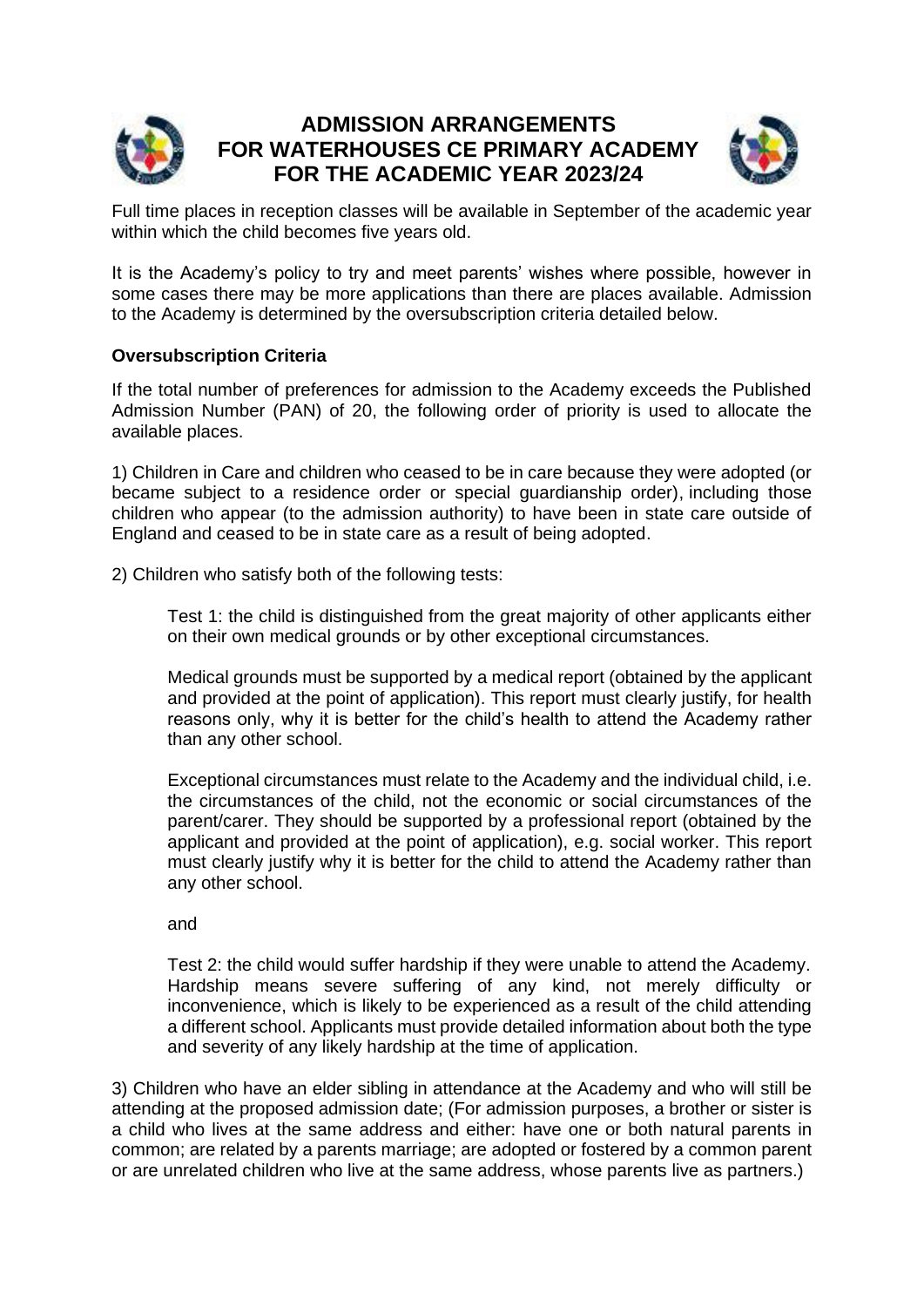4) Children living within the catchment area of the Academy.

5) Other children arranged in order of priority according to how near their home addresses are to the main gate of the Academy determined by a straight-line measurement as calculated by the Local Authority's Geographical Information System.

Where it is not possible to accommodate all children applying for places within a particular category then the Academy will allocate the available places in accordance with the remaining criteria. If for instance, all the catchment area children cannot be accommodated, children who are resident within the catchment area will be arranged in order of priority according to the remaining criteria.

#### **Additional Notes**

Copies of school catchment area maps are available from the Local Authority - [Catchment](https://www.staffordshire.gov.uk/Education/Admissions-primary/Catchment-areas.aspx)  areas - [Staffordshire County Council](https://www.staffordshire.gov.uk/Education/Admissions-primary/Catchment-areas.aspx) or the Academy.

In accordance with legislation, children who have a statutory statement of special educational need or an Education, Health and Care Plan (EHCP) that names a particular school as being the most appropriate to meet the child's needs must be admitted. This will reduce the amount of places available to other applicants.

Children in care means children who are looked after by a local authority in accordance with section 22 (1) of the Children Act 1989 and who is (a) in care of a Local Authority, or (b) being provided with accommodation by a Local Authority in the exercise of their social services functions (see definition in Section 22 (1) of the Children Act 1989) at the time of making an application to a school. This includes children who were adopted under the Adoption Act 1976 (see section 12 adoption orders) and children who were adopted under Adoption and Children Act 2002 (see section 46 adoption orders).

Child arrangements orders are defined in s.8 of the Children Act 1989, as amended by s.12 of the Children and Families Act 2014. Child arrangements orders replace residence orders and any residence order in force prior to 22 April 2014 is deemed to be a child arrangements order.

Section 14A of the Children Act 1989 defines a special guardianship order as an order appointing one or more individuals to be a child's special guardian (or special guardians). It is the applicant's responsibility to provide any supportive information required in order for the application to be assessed against the published admissions criteria, the Academy will not seek to obtain this information on behalf of the applicant.

The Academy uses the Local Authority's Geographical Information System (GIS) to calculate home to school distances in miles. The measurement is calculated using Ordnance Survey (OS) data from an applicant's home address to the main front gate of the school. The coordinates of an applicant's home address is determined and provided by the Local Land and Property Gazetteer (LLPG) and OS Address Point data.

The requirement for the Academy to meet the Infant Class Size legislation may result in the refusal of catchment area or sibling applications where a class has already reached its limit of 30 pupils. However, as an exception, the Academy will give careful consideration to offering places above the published admission number to applications from children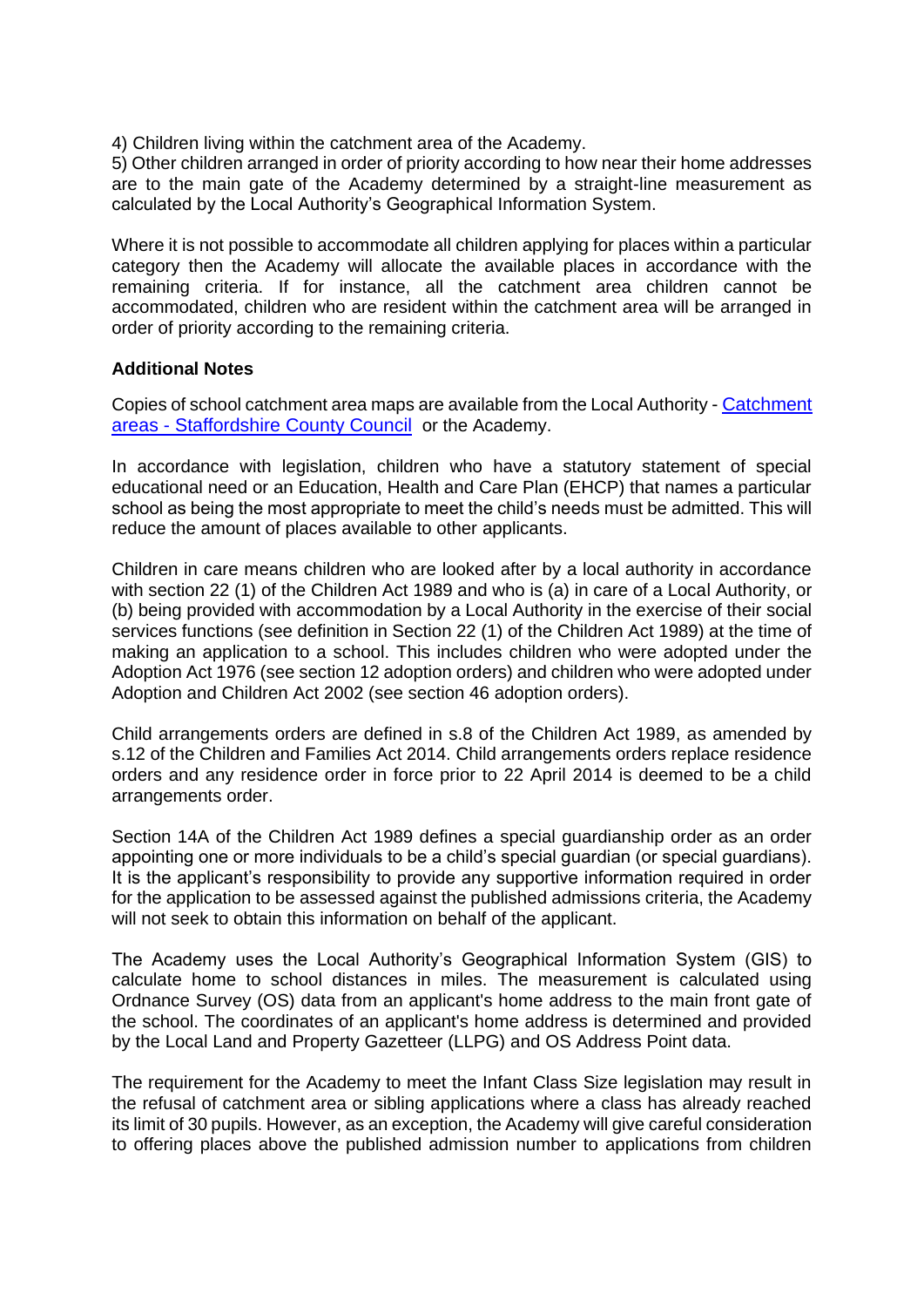whose twin or sibling from a multiple birth is admitted even when there are no other vacant places.

The home address is considered to be the child's along with their parent/carer's main and genuine principal place of residence at the time of the allocation of places i.e. where they are normally and regularly living. If a child is resident with friends or relatives (for reasons other than legal guardianship) the friends or relatives address will not be considered for allocation purposes.

Where parents have shared responsibility for a child, and the child lives with both parents for part of the school week, parents will be required to provide documentary evidence to support the address they wish to be considered for allocation purposes.

It is expected that parents will agree on school places before an application is made, and it may be necessary to request evidence from you to confirm that this is the case. The Academy is not in a position to intervene in disputes between parents over school applications and will request that these are resolved privately.

If a child's home address changes during the admissions process it is the responsibility of the parent/carer to inform the Academy immediately. Where there is a proposed house move taking place during the admissions process the Academy will only accept the revised address for purposes of allocation where parents/carers can provide documentary evidence of the move by **11 March 2023**. It will be necessary for sufficient evidence of a permanent move to be provided by the applicant by this date before it will be taken into account for allocation purposes at the national offer date.

If a place is offered on the basis of an address that is subsequently found to be different from the child's normal and permanent home address at the time of allocation of places then that place is likely to be withdrawn.

If there are a limited number of spaces available and we cannot distinguish between applicants using the criteria listed, such as in the case of children who live in the same block of flats, then the child or children who will be offered the available spaces will be randomly selected. This process will be independently verified.

#### **Deferred Entry to Reception Class**

Parents may request that their child be admitted to Reception Class on a part-time basis, or that their child be admitted to the Academy later in the same academic year until the child reaches compulsory school age (i.e. beginning of the  $\overline{\text{term}}$  after the child's fifth birthday). The effect is that the place will be held for the child in Reception and is not available to be offered to any other child within the same academic year in which it has been offered.

Before deciding whether to defer their child's entry, parents should visit the Academy to clarify how we cater for the youngest children in Reception and how the needs of these children are met as they move up through the Academy.

#### **Admission Outside of the Normal Age Group**

Parents may seek to apply for their child's admission to school outside of their normal age group, for example if the child is exceptionally gifted and talented or has experienced problems such as ill health. In addition, the parents of summer born children may choose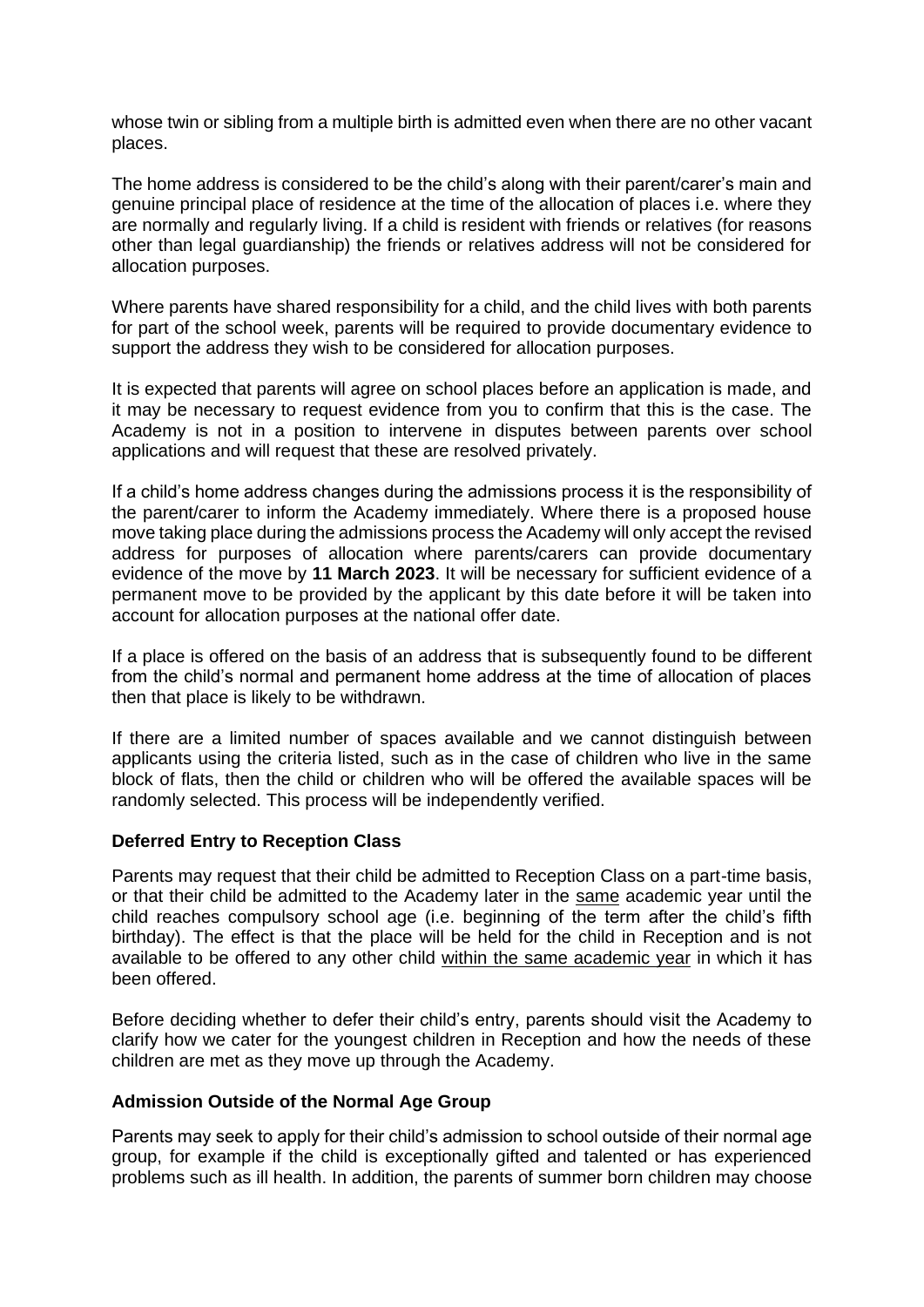not to send their child to school until the September following their fifth birthday and may request that they are admitted outside of their normal age group to Reception rather than Year 1.

These parents will need to make an application alongside children applying at the normal age which should explain why it is in the child's best interest to be admitted outside of their normal age which may include information such as professional evidence as to why this is the case and why an exception should be made in the case of the child. A decision as to whether this is an appropriate course of action will be made by the Governing Body who will take into account the circumstances of the case and views of the headteacher. Parents do not have the right to insist that their child is admitted to a particular year group.

### **Waiting lists**

Unsuccessful applicants will be placed on a waiting list in accordance with the oversubscription criteria stated above and not based on the date their application was received. There will be a period of two weeks after the national offer date whereby available places will not be reallocated. If places become available after this date they will be offered according to the child at the top of the waiting list.

The waiting list will operate until the cohort concerned leaves Year 2 and parents will be written to each year to ask whether or not they wish their child's details to remain on the list.

Inclusion on a school's waiting list does not mean that a place will eventually become available at the Academy.

A child's position on a waiting list is not fixed and is subject to change during the year i.e. they can go up or down the list since each added child will require the list to be ranked again in line with the oversubscription criteria.

Children who are subject of a direction by a local authority to admit or who are allocated to a school in accordance with the Fair Access Protocol will take precedence over those on the waiting list.

#### **Late Applications**

Preferences received after the closing date will be considered alongside those applicants who applied on time wherever possible. Where it is not practicable because places have already been allocated, or are shortly to be allocated, then late preferences will be considered only after those that were made before this point.

A late application does not affect the right of appeal or the right to be placed on the Academy's waiting list.

#### **Repeat Applications**

Parents do not have the right to a second appeal for the same academic year unless, in exceptional circumstances, the Academy has accepted a second application from the appellant because of a significant and material change in the circumstances of the parent, child or school but still refused admission.

#### **"In-Year Admission" Arrangements**